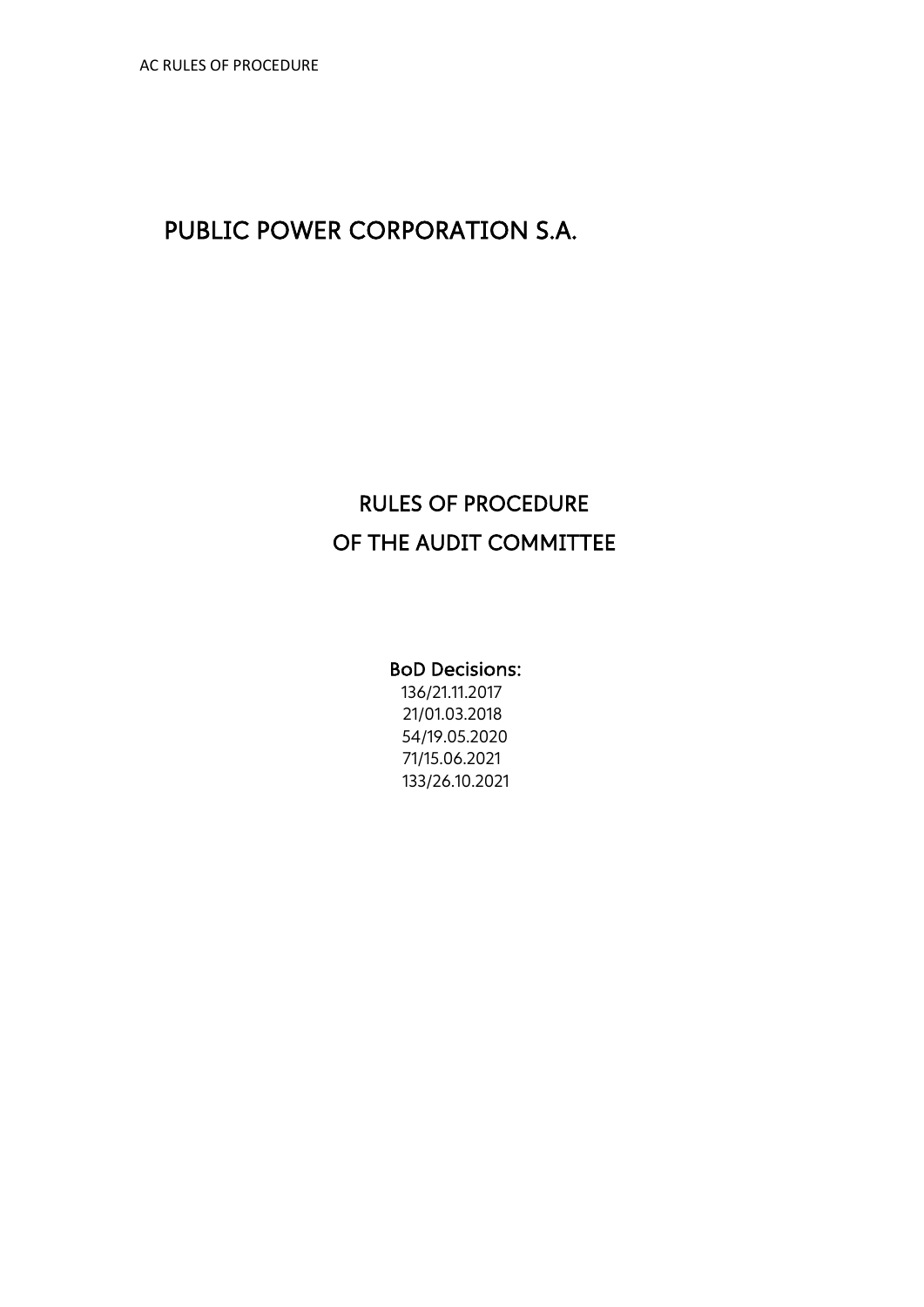# TABLE OF CONTENTS

| Article 1 | <b>GENERAL</b>                                                                                       |
|-----------|------------------------------------------------------------------------------------------------------|
|           | 1. Purpose of the Audit Committee<br>2. Establishment of the Committee<br>3. Powers of the Committee |
| Article 2 | <b>CONVOCATION OF THE COMMITTEE</b>                                                                  |
| Article 3 | <b>AGENDA</b>                                                                                        |
| Article 4 | <b>QUORUM- DECISION MAKING</b>                                                                       |
| Article 5 | ATTENDANCE OF THIRD PERSONS AT MEETINGS                                                              |
| Article 6 | INCOMPATIBILITIES & IMPEDIMENTS OF MEMBERS OF THE<br><b>COMMITTEE</b>                                |
| Article 7 | <b>MINUTES - RATIFICATION OF MINUTES</b>                                                             |
| Article 8 | RECOMMENDATIONS - ANNOUNCEMENTS - REPORTS OF<br><b>THE AC</b>                                        |
| Article 9 | SECRETARY OF THE COMMITTEE                                                                           |
|           | Article 10 FINAL AND TRANSITIONAL PROVISIONS                                                         |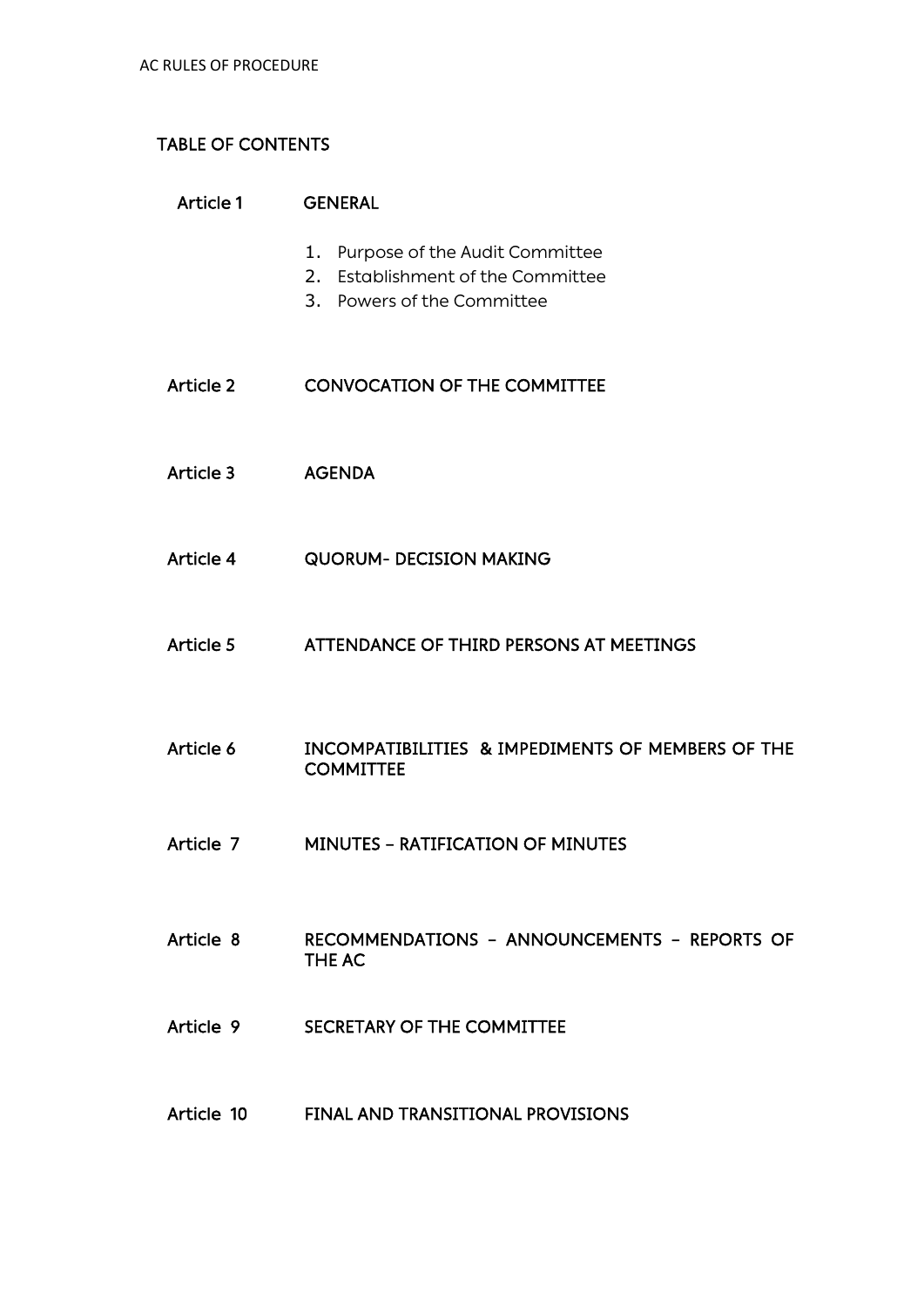# RULES OF PROCEDURE OF THE AUDIT COMMITTEE

## Article 1

#### **GENERAL**

#### 1. Purpose of the Committee

The PPC Audit Committee (AC) operates, within the framework of article 10 of Law 4706/2020 on "corporate governance", of article 9 of Law 4643/2019, as well as pursuant to the provisions of the secondary legislation such as relevant circulars and decisions of the Capital Market Commission (CMC), as in force from time to time (by way of illustration the circulars/letters 1302/28.04.2017 and 1508/17.7.2020 of the Directorate of Listed Companies CMC), with the aim of overseeing:

- 1. the procedures of submission of financial reports and in particular the financial reporting process;
- 2. the process of the statutory audit of individual and consolidated financial statements by independent auditors – accountants, being responsible for their selection process, the monitoring of their performance and the review and monitoring of their independence;
- 3. the corporate governance, risk management, quality assurance and internal audit systems;
- 4. the Internal Audit Department (IAD), and
- 5. the Company's Procurement function.

#### 2. Establishment of the Committee

The AC shall be composed of at least five (5) members appointed by the General Meeting of Shareholders (GM) as follows:

1. At least three (3) members, by virtue of article 44 of Law 4449/2017, who may be non-executive members of the Board of Directors or nonmembers of the Board of Directors. In general, any combination may be determined as long as there is at least one member of the Board of Directors. These Members shall be in their entirety non-executive members of the BoD and most of them independent of the Company, within the meaning of the provisions of Law 4706/2020. The members of the AC shall have in their entirety sufficient proven knowledge in the field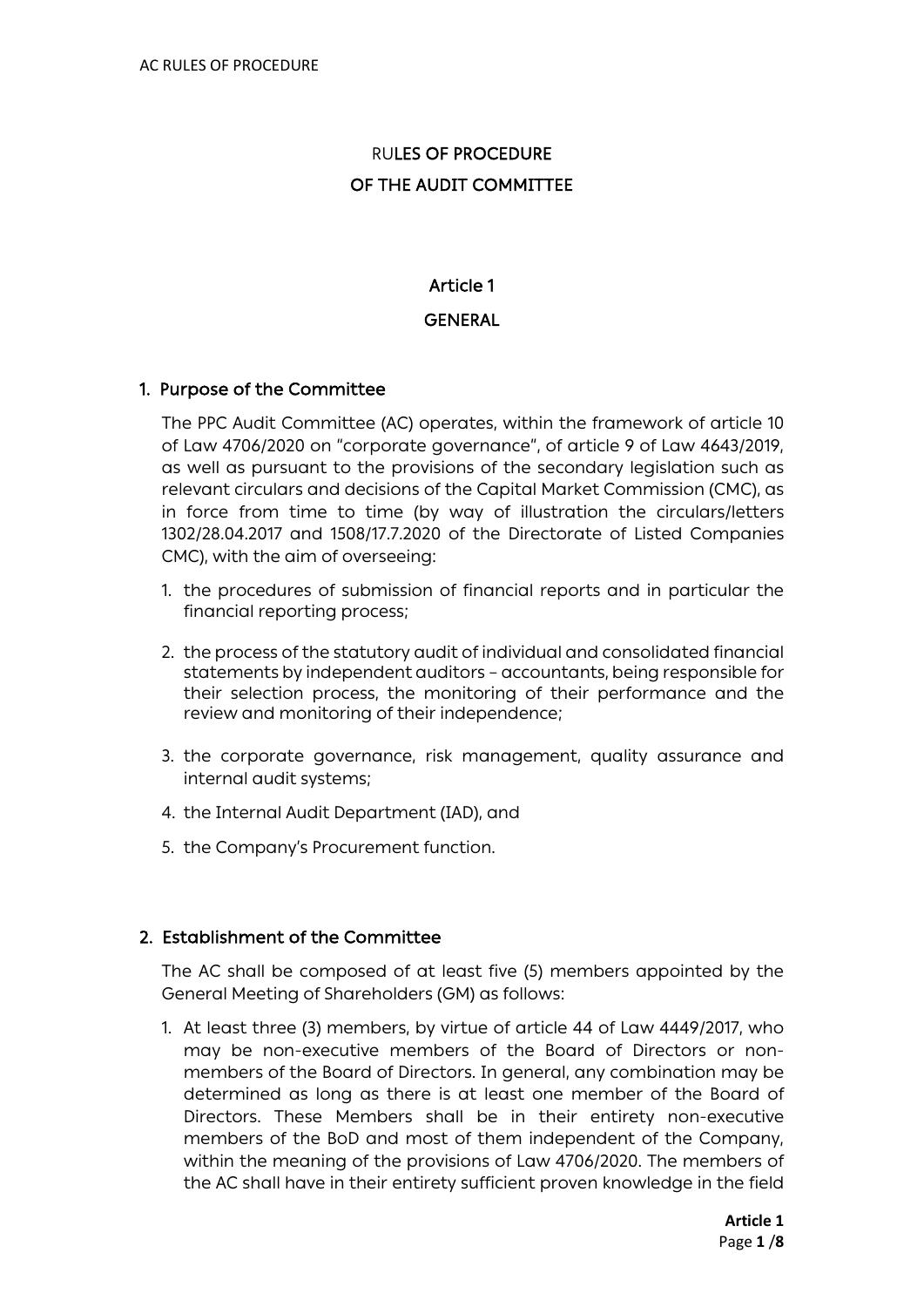of activity of the audited unity, while at least one (1) of them shall have sufficient knowledge and experience in auditing and accounting.

2. Two (2) members, pursuant to article 9 of Law 4643/2019, selected from a list of persons with proven experience in the field of works, supplies and services contracts, and who shall be independent of the Company, within the meaning of the provisions of Law 4706/2020.

The term of office of the AC members shall be three years and may be renewed. By way of exception for the two (2) members, pursuant to article 9 of Law 4643/2019, their term may be renewed once, while as far as the members of the Board of Directors are concerned, their term of office shall expire with the loss of membership on PPC Board of Directors.

In any case, the General Meeting of Shareholders shall determine first of all the type of the AC (committee of the Board of Directors or independent committee with Board members and third persons or exclusively with third persons). Furthermore, the General Meeting shall decide the composition of the AC, i.e. the total number of its members and the number by capacity of its members (non-executive, independent non-executive, third persons independent or not) in accordance with Article 44 of Law 4449/2017 and Article 9 of Law 4643/2019 as applicable. Third person means any person who is not a member of the Board of Directors.

AC members must meet in a proportionate manner the suitability criteria as these are specified in the applicable legal framework and the Company's Suitability Policy.

The Chairman of the AC shall be elected by the members of the Committee when the Committee is formed into body, in accordance with article 44, par. 1, item (e ) of Law 4449/2017, and comes from its independent members within the meaning of the provisions of Law 4706/2020.

Participation in the AC does not preclude the participation of its members in other Committees of the Board of Directors that are not involved in the dayto-day administration and management of the corporate affairs.

Should the need arise to replace a member of the Committee due to resignation, death or loss of the capacity of Board member, the provisions of the Company's Articles of Incorporation, the Suitability Policy and Law 4548/2018 shall apply.

The BoD, in order to replace a non-member of the BoD, shall appoint a third person who is not member of the Board of Directors, as a temporary replacement, and the next General Meeting shall either appoint the same member or elect another one for the period until the expiry of his/her term of office in the AC.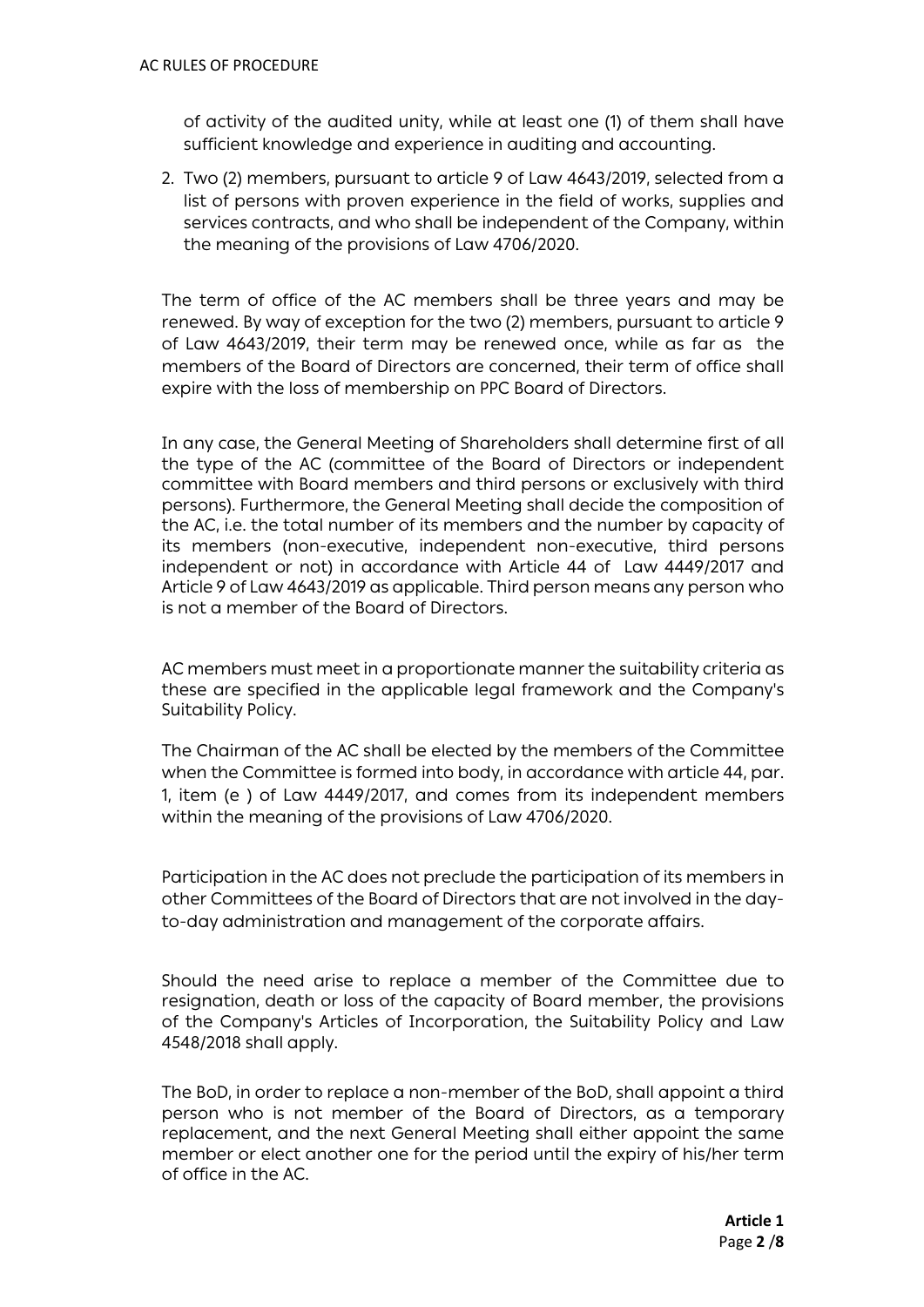The company shall be obliged to post without delay on the website of the regulated market and to submit to the Capital Market Commission (CMC) within a period of twenty (20) days, copies of the minutes of the meeting of the General Meeting and/or the Board of Directors, concerning the composition, formation into body, and in particular the election, appointment, replacement, as well as the term of office of the members of the AC. In addition, it shall submit copies of the minutes of the meeting of the AC held for its formation into body and the appointment of its Chairman.

#### 3. Powers of the Committee

The AC shall be responsible:

According to the requirements of article 44 of Law 4449/2017 and article 9 of L. 4643/2019 and following the recommendations of the members who have been elected under the above provision, for:

- 1. Monitoring the external audit process and informing the Board of Directors of its results. In particular, the AC:
- shall monitor the statutory audit of the annual and consolidated financial statements and in particular its performance, taking into account any findings and conclusions of the competent authority in accordance with par. 6 of Article 26 of Regulation (EU) No 537/2014,
- shall have timely and effective communication with the chartered auditor-accountant during the planning stage of the audit, during its execution and in view of the preparation of the Audit Report and the Supplementary Report of the latter to be submitted to the AC. In this context, the AC is briefed by the chartered auditor-accountant (or the audit firm) on the annual statutory audit programme prior to its implementation, assesses it and ensures that the annual statutory audit programme will cover the most important audit areas, taking into account the main business and financial risk areas of the company,
- shall take into account the content of the supplementary report, which the chartered auditor (or audit firm) submits to the AC and which contains the results of the statutory audit and meets at least the specific requirements in accordance with Article 11 of Regulation (EU) No 537/2014 of the European Parliament and of the Council dated 16 April 2014,
- shall inform the Board of Directors, submitting a relevant report on the outcome and the issues arising from the statutory audit and shall explain:
	- i. how the statutory audit contributed to the quality and integrity of the financial reporting, i.e. the accuracy,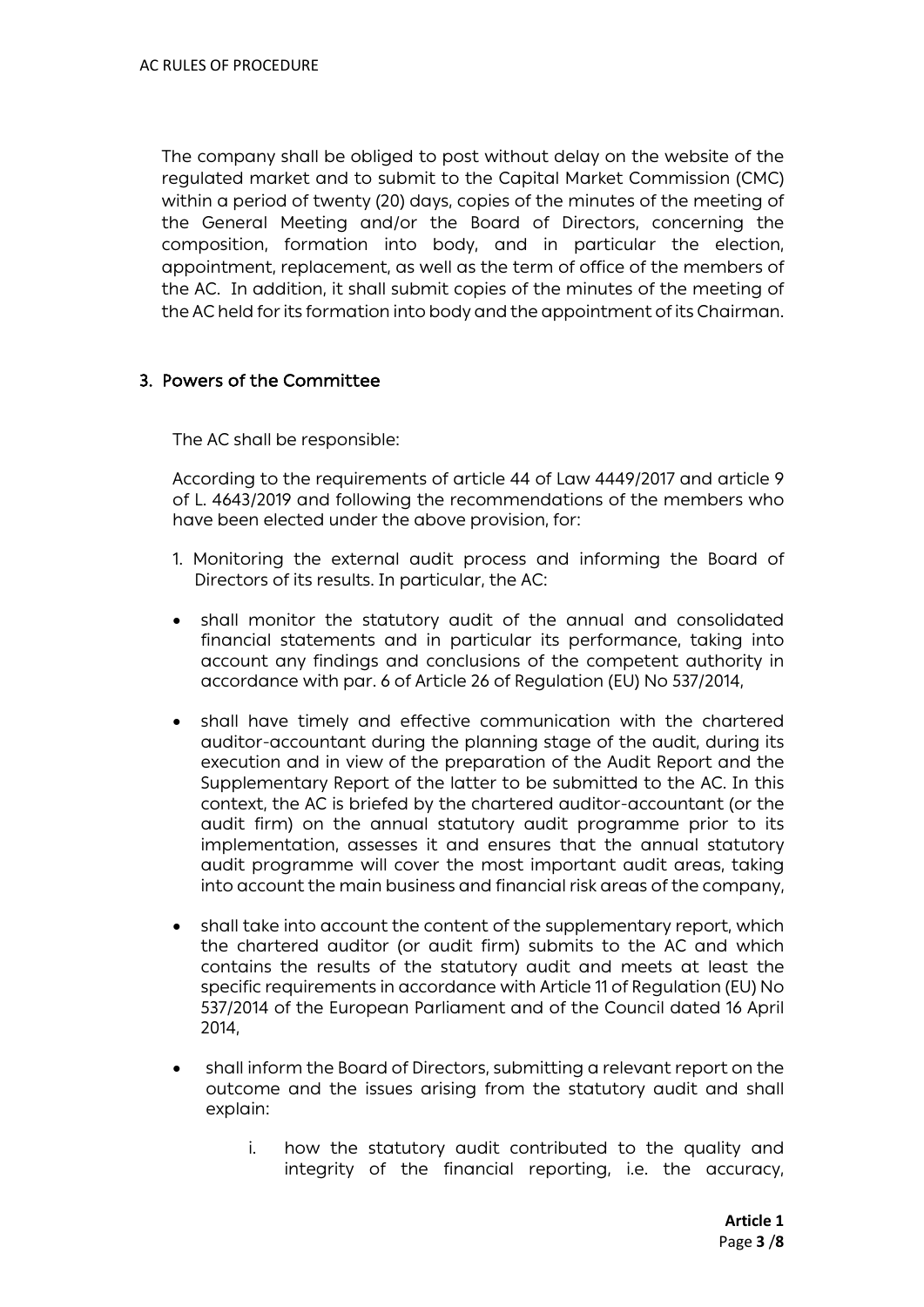completeness and fairness of the financial reporting, including related disclosures, to be approved by the Board and made public; and,

- ii. what was the role of the AC in this process, i.e. a record of the actions taken by the AC in the process of conducting the statutory audit.
- 2. Monitoring the financial reporting process and making recommendations or suggestions to ensure its integrity. More specifically, the AC:
- shall be informed of the process and timetable of the preparation of the financial reporting by the Management. To this end, the AC shall hold meetings with the relevant managers during the preparation of the financial reports,
- shall monitor, review and evaluate the financial reporting process, i.e. the production mechanisms and systems, the flow and dissemination of the financial information generated by the Company's organisational units involved. The above actions of the AC also include other information disclosed in any way whatsoever(e.g. stock exchange announcements, press releases) in relation to financial information. In this context, the AC shall report its findings to the Board of Directors and submit proposals for process improvements, if deemed appropriate,
- shall consider and evaluate in detail the most significant issues and risks that could have an impact on the Company's financial statements, as well as the significant judgments and estimates made by the Management in preparing them, including but not limited to:
	- evaluation of the use of the business continuity assumption,
	- significant judgements, assumptions and estimates made in the preparation of the financial statements,
	- valuation of assets at fair value,
	- assessment of recoverability of assets,
	- acquisition accounting,
	- adequacy of disclosures about significant risks,
	- significant related party transactions,
	- significant unusual transactions.
	- shall review the financial reports prior to their approval by the Board of Directors as to their completeness and consistency with the information brought to its attention, as well as with the accounting principles applied by the Company and shall inform the Board of Directors accordingly.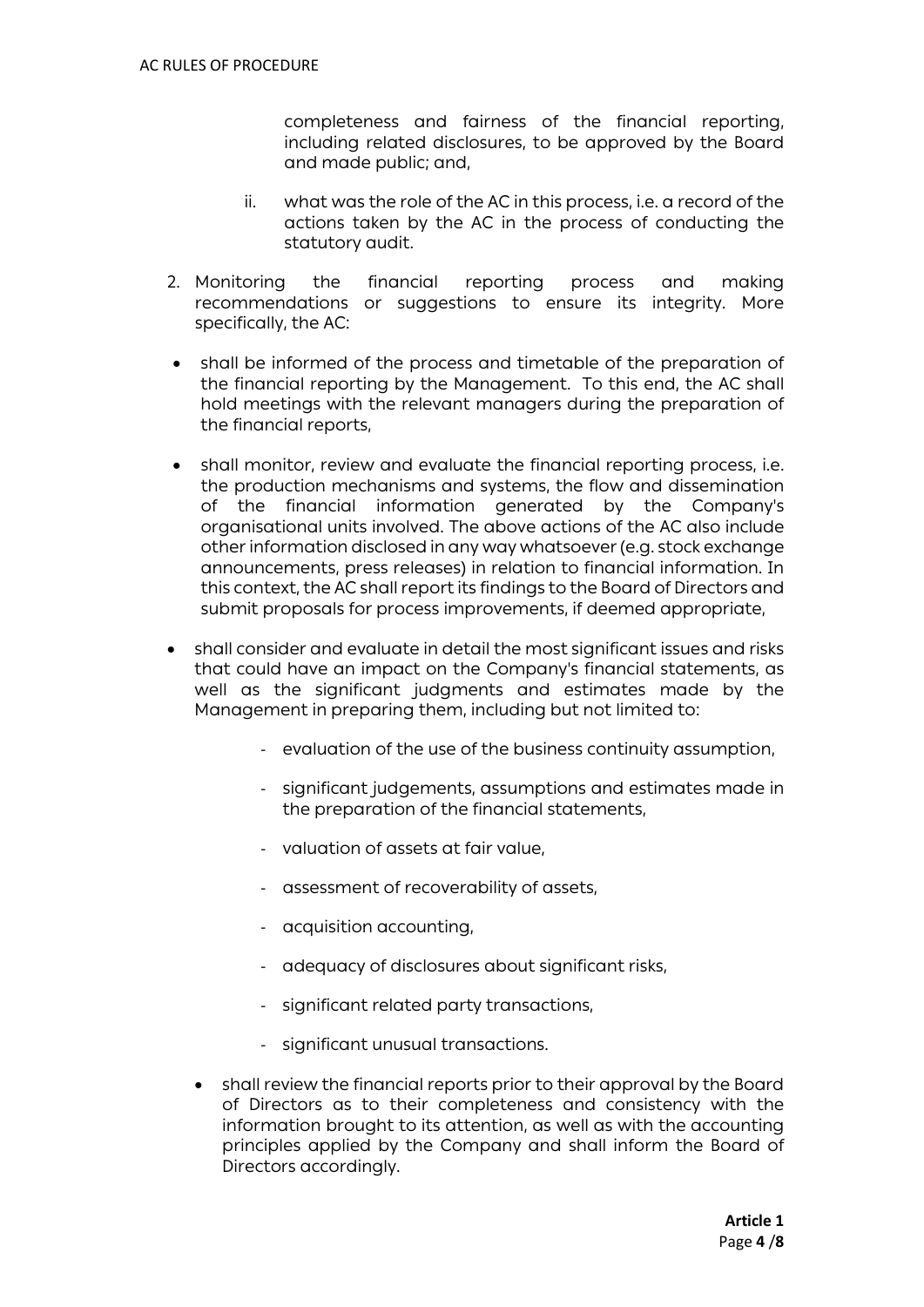- 3. Overseeing the selection of chartered auditors accountants or audit firms and reviewing their independence. In particular, the AC:
	- shall oversee the procedure for the selection of chartered auditors or audit firms for which it is responsible and shall propose the chartered auditors - accountants or audit firms to be appointed in accordance with Article 16 of Regulation (EU) No 537/2014, unless paragraph 8 of Article 16 of Regulation (EU) No 537/2014 applies,
	- shall review and monitor the independence of chartered auditors accountants or audit firms in accordance with Articles 21, 22, 23, 26 and 27 of Law 4449/2017, as well as Article 6 of Regulation (EU) No 537/2014 and in particular the appropriateness of the provision of non-audit services to the Company in accordance with Article 5 of Regulation (EU) No 537/2014,
	- shall pre-approve all audit and non-audit services provided to the Company by the chartered auditors or audit firms that undertake the statutory audit of the Company's financial statements.
- 4. The monitoring, review and evaluation of corporate governance, quality assurance and internal audit systems. Specifically:
	- shall monitor the effective operation of the Company's internal audit, quality assurance and risk management systems, regulatory compliance and, on a case by case basis, of the IAD, with respect to the Company's financial reporting, without compromising the independence of the latter,
	- shall review the disclosed information regarding internal audit and the Company's principal risks and uncertainties related to financial reporting. In this context, it shall report its findings to the Board of Directors and make recommendations for improvement, if deemed appropriate,
	- shall hold periodic meetings, in the context of supervision of internal audit systems, corporate governance and open corporate communication and of identifying any significant issues, with:
		- the Management,
		- the Directors of the IAD,
		- the other Directors of the Departments that make up the Internal Audit System, as defined by Law 4706/2020,
		- the General Counsel Chief Legal Affairs and Corporate Governance Officer,
		- the Directors of the Departments responsible for procedures for awarding contracts for works, supplies and services of the Company,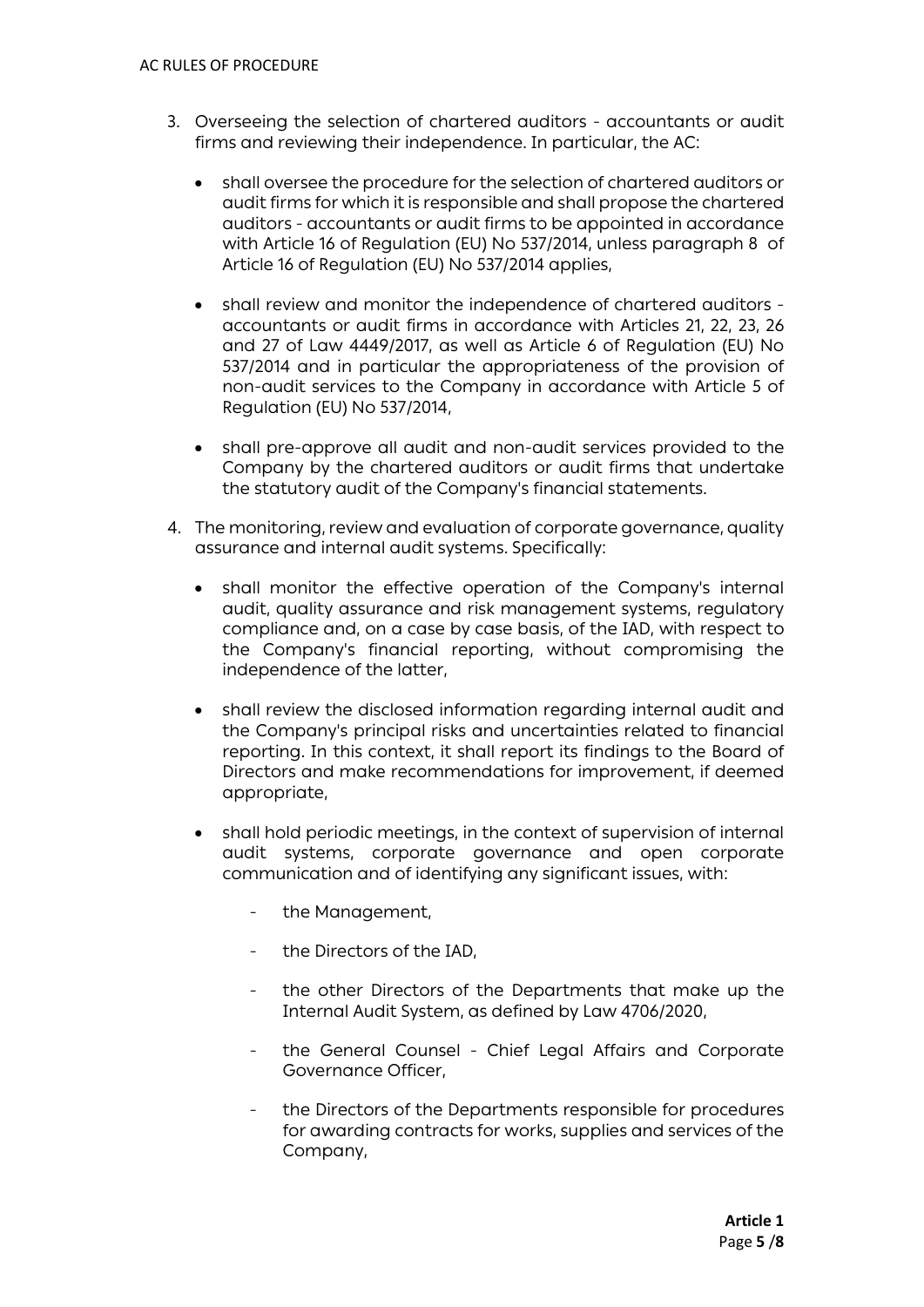as well as with other competent managers

In order to discuss issues within their competence, as well as problems that may arise in the execution of their duty,

- shall receive and review the detailed evaluation report of the Internal Audit System prepared by persons with proven relevant professional experience and who are not dependent on PPC based on its Rules of Operation and the provisions of Law 4706/2020,
- shall submit a recommendation to the Board of Directors for the approval of the IAD Charter,
- shall be informed of the IAD's annual audit programme prior to its implementation and assess it, taking into account the main areas of business and financial risk and the results of previous audits. As part of this briefing, it ensures that the annual audit programme (together with any medium-term programmes) covers the most significant areas of audit and systems relevant to financial reporting. It shall cooperate with the Director of the IAD to finalise the annual audit programme under Article 15 of Law 4706/2020, and shall be informed of the requirements of the necessary audit resources, of the implications of any restrictions on IAD' s resources or audit work in general, as well as the submission of the IAD annual audit programme and the IAD budget for approval by the Board of Directors,
- shall receive and review the reports of the IAD as provided for by Article 16 of Law 4706/2020 and monitor the briefing of the Board of Directors by the IAD on the content of these reports, with regard to the financial reporting of the Company,
- shall propose the appointment of the Director of the IAD to the Board of Directors in accordance with the provisions of Article 15 of Law 47062020, make recommendations on matters relating to his term of office or the revocation of his duties or his resignation, if any, based on the regulations applicable to other PPC Directors of the same level, and evaluate his work on an annual basis as provided for by PPC's corporate procedures,
- shall assess the staffing and the organisational structure of the IAD and, where appropriate, make proposals to the BoD to ensure that the IAD has the necessary resources, is adequately staffed with personnel with sufficient knowledge, experience and training, that there are no restrictions on its work and that it has the required independence,
- shall evaluate the Compliance Department's regulatory compliance action plan prepared for the timely, full and continuous compliance of PPC with the applicable regulatory and legislative framework and shall monitor its implementation based on relevant reports,
- shall monitor the following: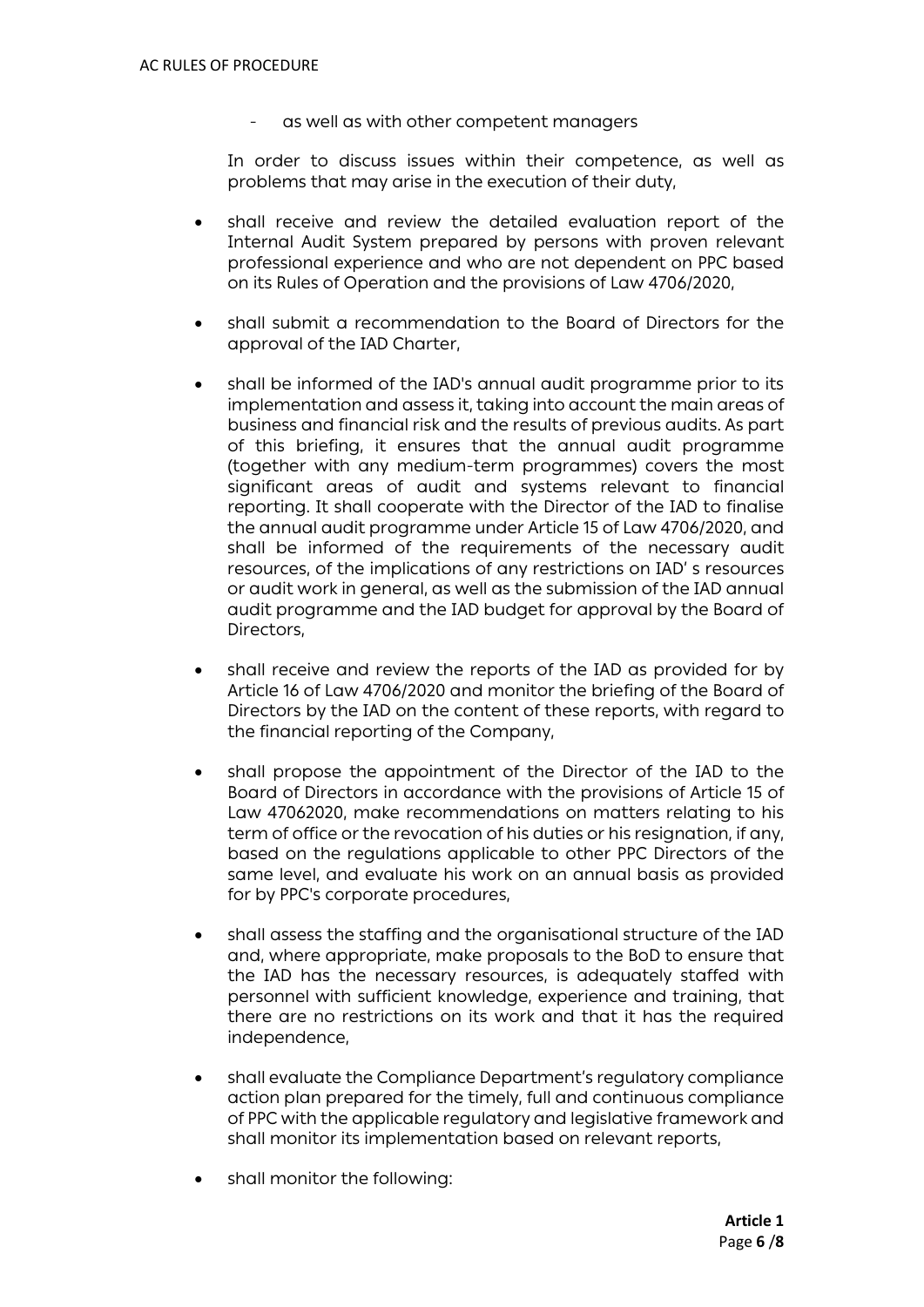- the adequacy of the design and the operational effectiveness of the corporate governance system, as provided for by Law No. 4706/2020, at least every three (3) financial years,
- the adequacy of the design and the operational effectiveness of the internal audit system, in particular with regard to the adequacy and correctness of the financial and non-financial reporting provided, the risk management, the regulatory compliance, and the corporate governance code adopted by the Company,
- the consistent implementation of the business strategy, through the effective use of available resources,
- the quality assurance mechanisms,
- the implementation of the Company's Rules of Operation,
- the compliance with the commitments undertaken in the Company's prospectuses and business plans regarding the use of funds raised on the regulated market.

Monitoring is carried out mainly through the work of the IAD, and the work of the chartered auditor/audit firm and the external evaluator of the internal audit system.

- shall oversee the management of the company's main risks and uncertainties and their periodic review. In this context, it shall evaluate the methods used by the Company to identify and monitor risks, address the main risks through the internal audit system and the IAD and to disclose them in the published financial information in the proper manner.
- 5. Monitoring, reviewing and evaluating the procurement function for works, supplies and services. In particular, the AC:
	- shall hold regular meetings with the heads of the competent units for procedures for the award of works, supplies and services contracts, to discuss issues within their competence, as well as problems that may arise, and shall check and monitor the correct application of the Works, Supplies and Services Regulation on a sample basis,
	- shall report annually to the Board on the performance of the Company's works, supplies and services contract award function, based on specific indicators, with a view to enhancing efficiency, reducing associated risks and linking the Procurement function to corporate strategy and policies; and
	- shall recommend to the Board of Directors amendments to the Works, Supplies and Services Regulation and generally measures to improve the efficiency of the company's Procurement function.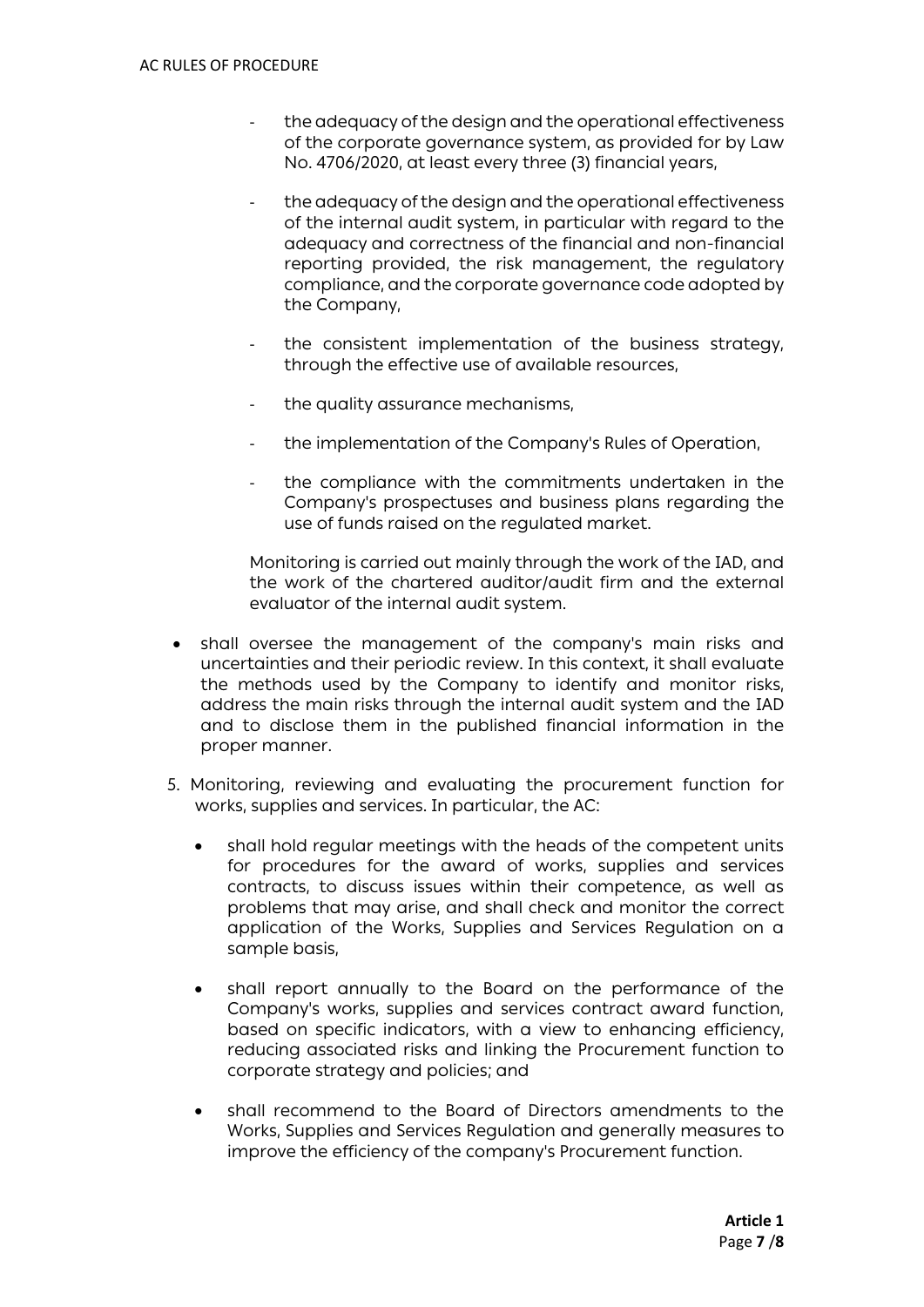To fulfil its competences, the AC:

- shall be regularly informed about the legislation relevant to its subject matter and about the decisions, notices, clarifications and recommendations of the Hellenic Capital Market Commission,
- shall be informed by the relevant Competent Groups on business developments and the risks of the environment and the markets in which the Company operates,
- shall have adequate resources to carry out its tasks, in particular with regard to carrying out research into matters within its competence and, if it considers it necessary, to appoint external consultants,
- shall have access to the Company's relevant files, documents and data required and have unhindered and full access to the information needed to carry out its work.

The Chairman of the Audit Committee shall see to the conduct of the periodic evaluation of its work.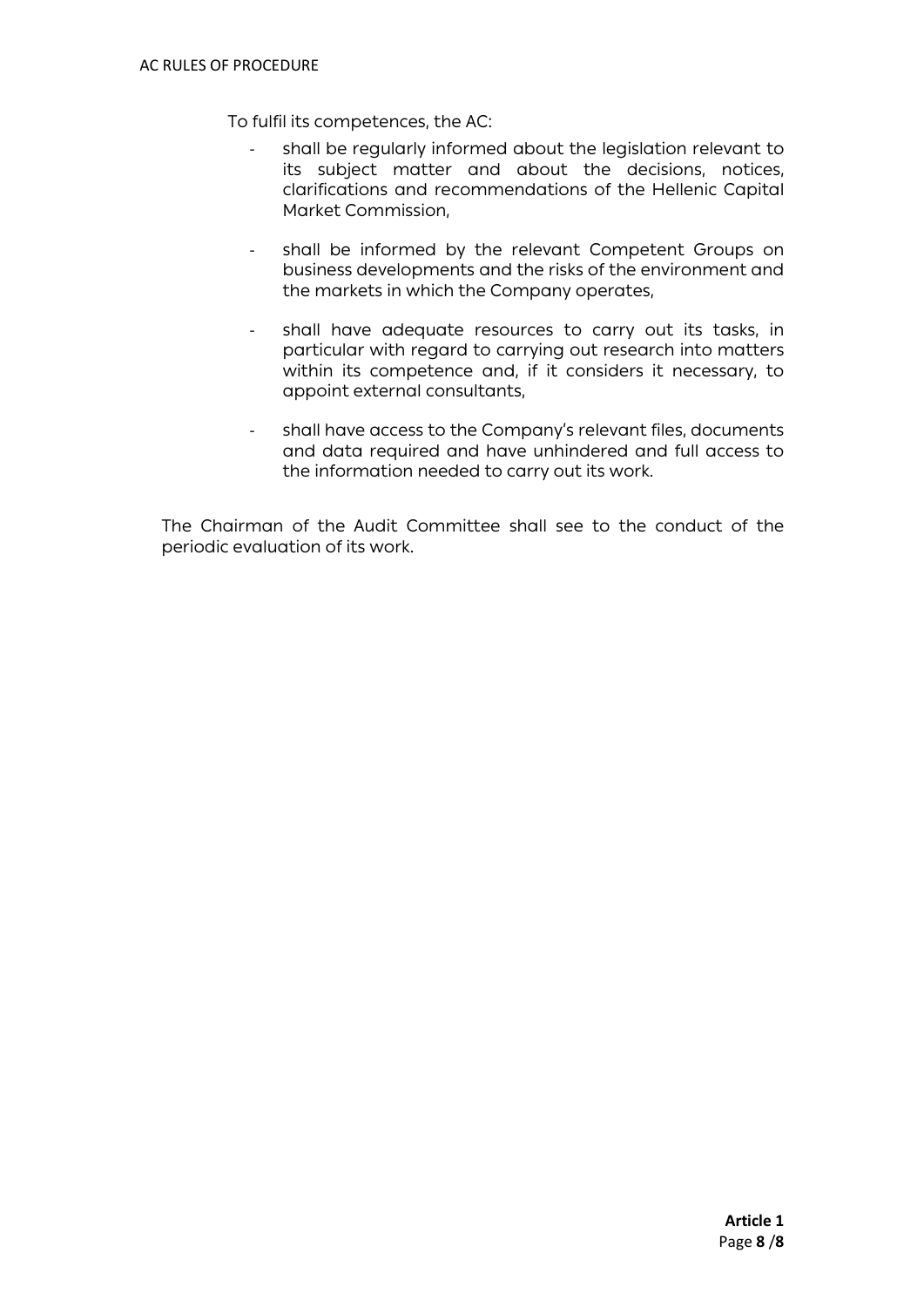# CONVOCATION OF THE COMMITTEE

1. The AC shall be convened upon invitation of its Chairman and shall meet at the Company's seat.

- 2. The meetings of the AC shall not be public and shall be divided into:
	- $\triangleright$  Regular meetings
	- The AC shall meet regularly at least six (6) times a year.
	- Regular meetings shall be held upon written invitation of its Chairman, which shall specify the date and time of the meeting and shall be accompanied by the items on the agenda.
	- $\triangleright$  Extraordinary meetings
	- The AC shall hold an extraordinary meeting at any time: a) when deemed necessary by its Chairman; or b) at the written request of a member, who shall indicate precisely the items to be included on the agenda.
	- In the second case referred to above, the Chairman:

o shall be obliged to convene the Committee and set the date and time of the meeting within no more than five (5) working days following the relevant request,

o may also add in the relevant agenda items other than those requested.

3. A meeting that is not held (e.g. quorum is not present) shall stand adjourned and resumed, at the discretion of the Chairman, within a reasonable period of time.

4. The AC may meet via videoconference or telephone conference call and invitations and requests for convocation may also be submitted via e-mail.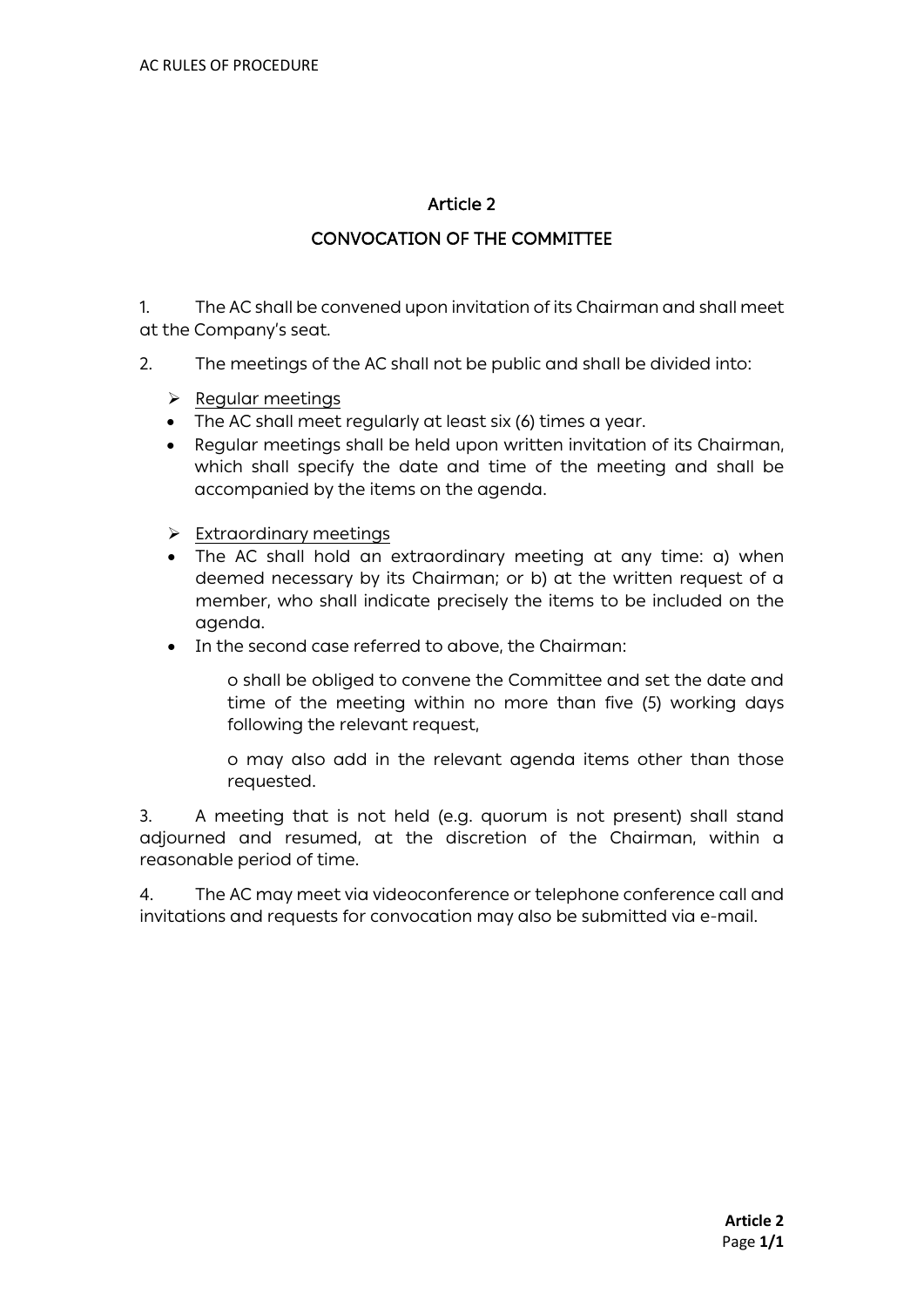#### AGENDA

1. The agenda on the items to be discussed at both regular and extraordinary meetings of the AC shall be defined by the Chairman of the AC and shall be attached to the Invitation.

2. Recommendations and announcements at meetings of the AC shall, as a rule, be in writing. They shall be drawn up and presented by the Chairman of the AC or the member who has requested the inclusion of a specific item on the agenda. In particular, as far as matters related to works, supplies and services of the company are concerned, the recommendations shall be submitted by any of the members elected in accordance with Article 9 of Law 4643/2019.

3. The agenda, accompanied by the relevant recommendations announcements, shall be sent to the members of the AC at least three (3) working days prior to the meeting.

4. In extraordinary or exceptional cases:

- Part or all of the recommendations announcements may be oral.
- With the agreement of all members present, it may be possible to discuss matters outside the agenda.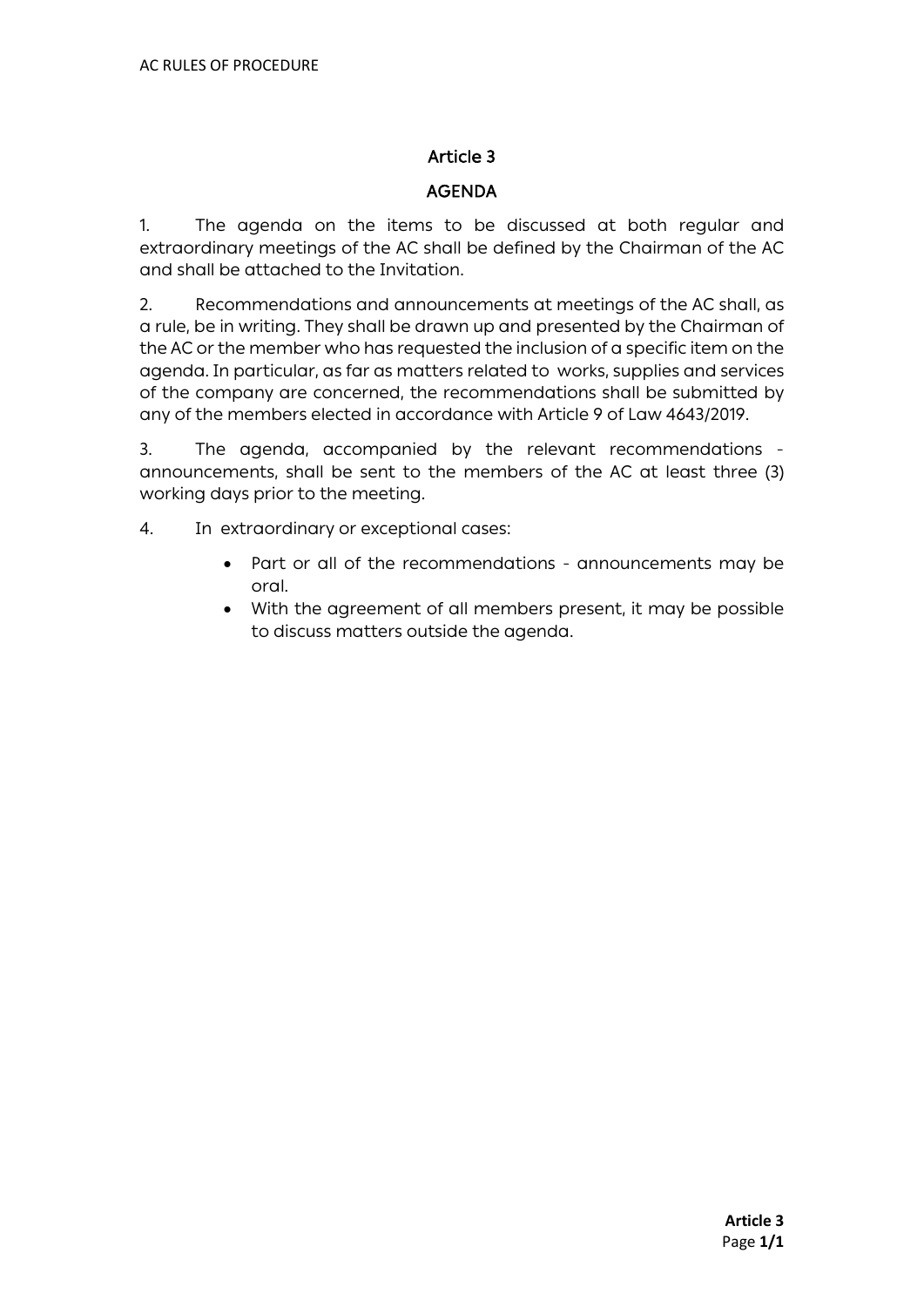#### QUORUM – DECISION MAKING

1. The AC shall be duly convened and a quorum shall be deemed to have been achieved when its Chairman and at least two (2) other members, out of whom one member elected by virtue of Article 44 of Law 4449/2017 and the other elected by virtue of Article 9 of Law 4643/2019, are present.

2. The representation of a member of the AC by another person, member or not shall not be permitted.

3. The absolute majority of the members present shall be required for the valid decision making of the Committee. In the event of a tie vote among the members present, the vote of the Chairman shall prevail.

4. At least one (1) independent member of the Committee, with sufficient and proved knowledge and experience in the field of auditing or accounting, shall be required to attend the AC meetings concerning the approval of the financial statements.

5. AC members shall be obliged to maintain absolute confidentiality for matters of the Company which they have become aware of due to their capacity.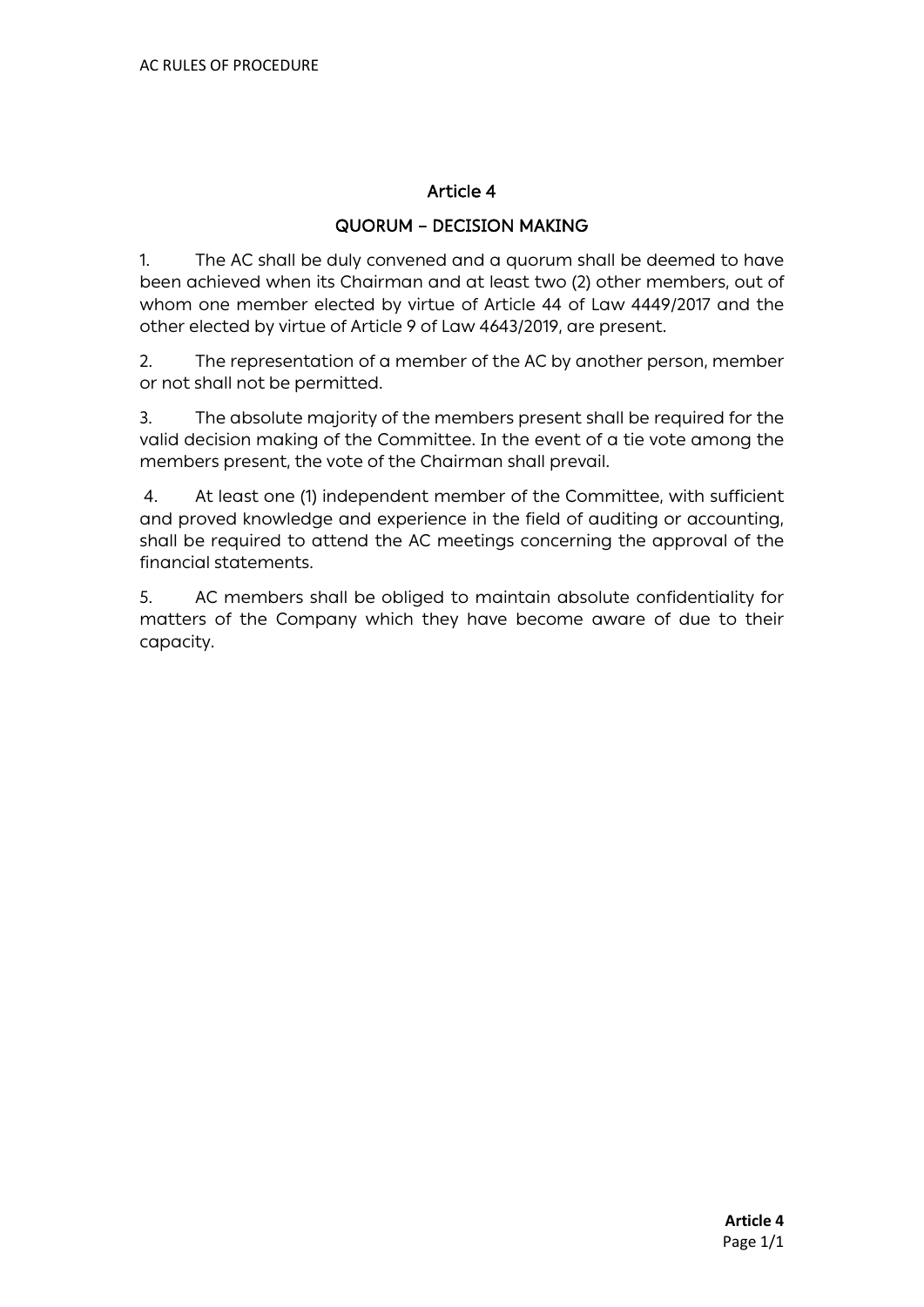#### ATTENDANCE OF THIRD PERSONS AT MEETINGS

At the AC meetings, the General Counsel - Chief Legal Affairs and Corporate Governance Officer and other managers of the Company of any level, as may be required , may be invited by its Chairman, in order to present their views on matters falling within their competence, as well to submit in writing and support reports.

All the above executives of the Company shall have the obligation to be present at the AC upon relevant invitation.

Any third person who attends the AC meetings on a case-by-case basis shall be obliged to keep strictly confidential any PPC's confidential issues of which he/she has become aware.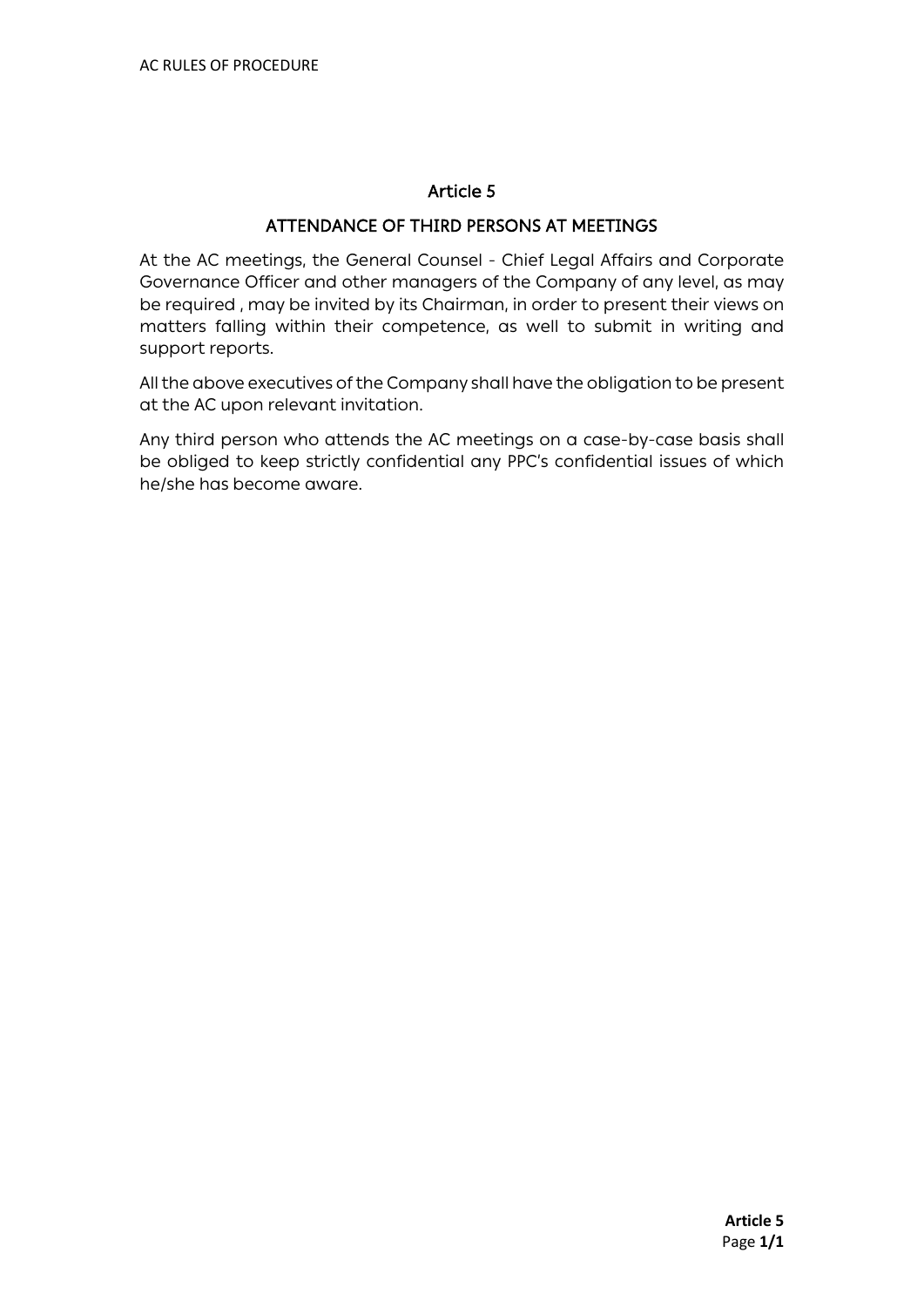#### INCOMPATIBILITIES & IMPEDIMENTS OF MEMBERS OF THE COMMITTEE

1. The incompatibilities and impediments of AC members arise from the general principle of impartiality in the performance of their duties. In order to ensure impartiality, situations of conflict of interest must be avoided or adequately addressed. Situations of conflict of interests arise where facts are established, and in particular facts linked to an AC member's personal interest, which may reasonably give rise to an internal conflict that can affect and compromise its judgment in the performance of his/her duties, with the result that the interests of the Company are not served in the expected manner.

2. Each independent member of the AC must meet the independence criteria for non-executive members of the Board of Directors, as provided for in Article 9, paragraph 2 of Law 4706/2020 and in particular shall have no financial, business, family or other kind of dependency relationships, which may compromise his/her decisions and his/her independent and objective judgment. The independent members of the Committee shall be subject to the incompatibilities and impediments of Board members as these are specified in the Company's Suitability and Conflict of Interest Policies.

3. For non-Board members, the incompatibilities and impediments of Board members shall apply correspondingly.

4. Whenever a member of the AC thinks that there may be a potential conflict of interest, between his/her personal interests or those of his/hers closely related persons and the interests of the Company, he/she must notify the Board of Directors in a timely and adequate manner by a relevant declaration. Pending the examination of such conflict of interest declaration by the Company, the member concerned shall be obliged to refrain from participating in the AC decision-making for corporate transactions linked to such conflict of interest.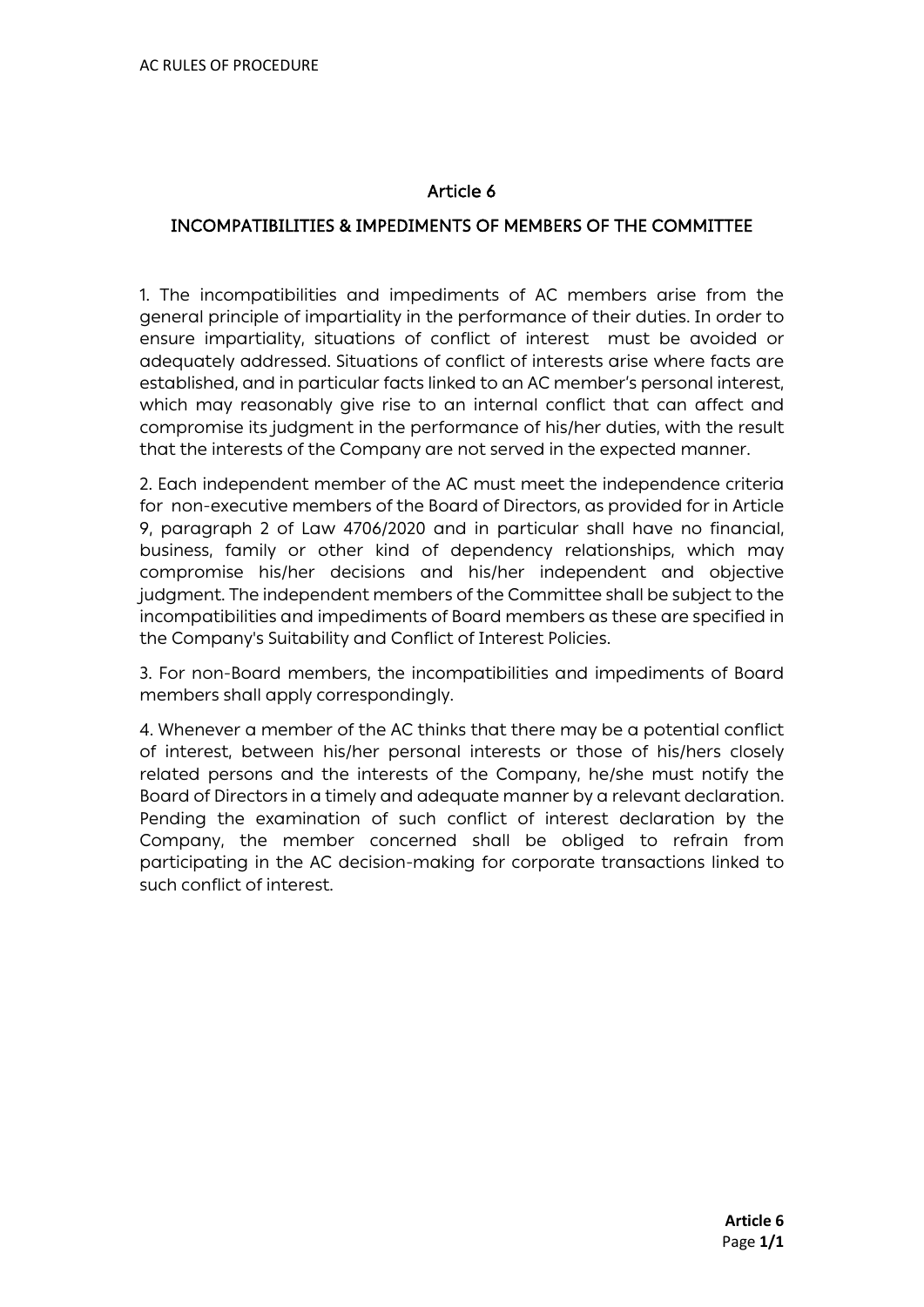#### MINUTES OF MEETINGS - RATIFICATION OF MINUTES

Minutes of the AC meetings shall be kept in a special book, in which summaries of the oral recommendations and discussions, as well as the decisions reached by the AC shall be recorded. The names of all those present at the meeting shall also be recorded in the minutes.

2. At the request of a member, the Chairman shall allow an accurate summary of his opinion to be entered in the minutes.

3. Each AC meeting and decision shall be serially numbered, starting at the beginning of each year.

4. The minutes of each meeting shall be signed within no later than thirty (30) days from the meeting, by the Chairman, the members and the secretary of the Committee, who shall also initial at the bottom of each page.

5. The minutes book shall be kept by the secretary in an appropriate file.

6. Copies or excerpts of minutes shall be provided to those attending the meeting or to third persons, only upon special approval of the Chairman of the AC.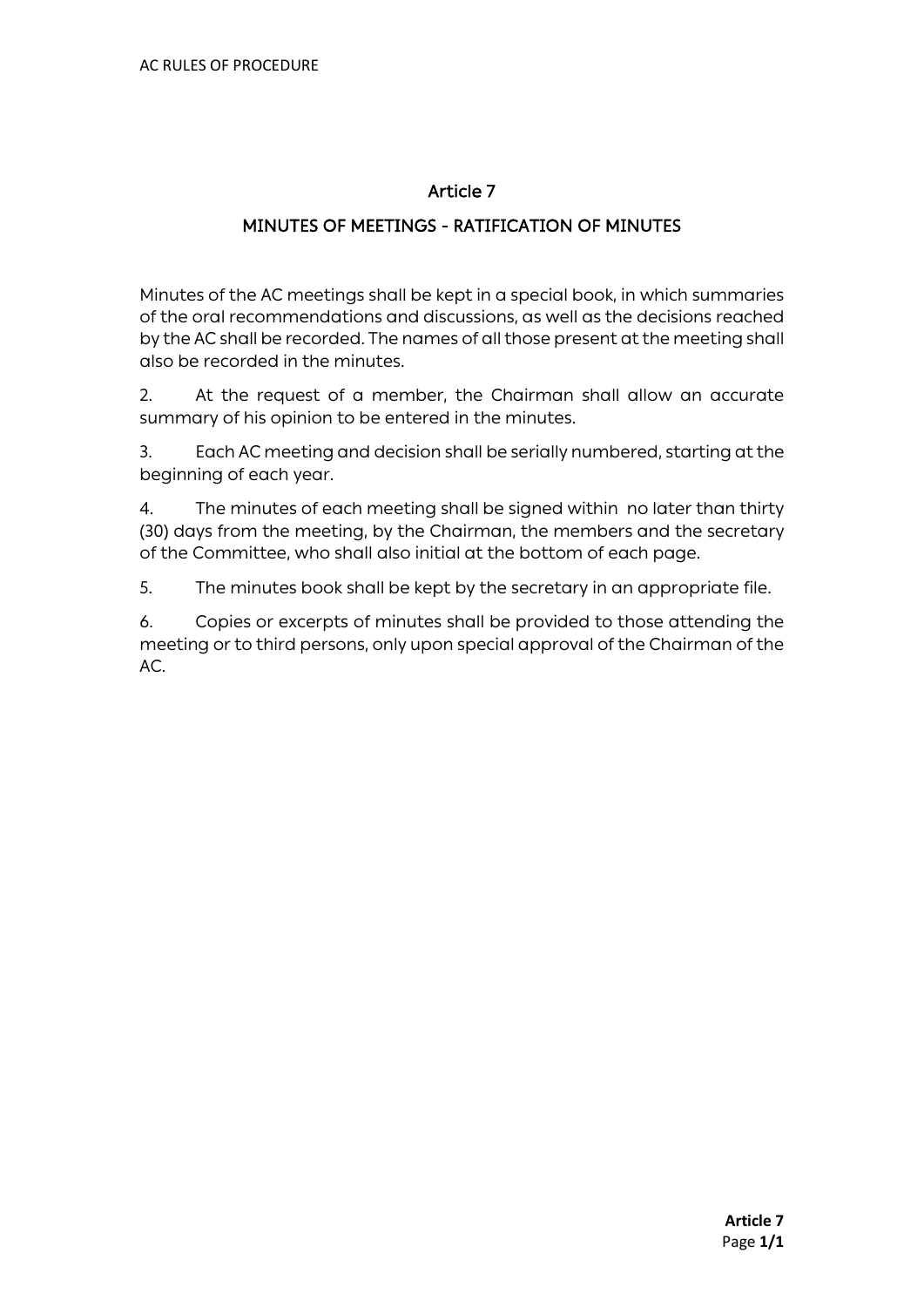#### RECOMMENDATIONS - ANNOUNCEMENTS – REPORTS OF THE AC

1. The decisions of the AC constitute, as the case may be, recommendations or announcements or reports to the governing bodies of the Company.

2. In this context, the Chairman of the AC shall submit the decisions of the Committee to the Chairman of the Board of Directors of the Company, in order to be recommended/ introduced to the Board of Directors and take the necessary executive decisions. In particular, the AC shall:

- Recommend to the Board of Directors, based on the provisions of the Company's Rules of Operation, the periodic assignment (selection, amount of remuneration), at least every three years, of the evaluation of the adequacy of the Company's IAS to third parties, who have the necessary experience for this purpose and do not have dependence relationships in accordance with paragraph 1 of Article 9 of Law 4706/2020, other than the chartered auditors/accountants.

- Submit proposals to the Board of Directors for the election by the General Meeting of Shareholders (GMS) of an audit firm of chartered auditors, including the amount of its remuneration and the procedure for carrying out the audit.

- Submit reports to the Board of Directors on its areas of responsibility with reference to the areas where, after completing its work, it considers that there are material issues in relation to the financial reporting provided and monitor the Management's response to them.

- Inform the Board of Directors on the adequacy and effectiveness of the Company's Internal Audit System (IAS) by submitting and presenting the relevant reports of the IAD, as provided for by the legal framework and the Company's Articles of Incorporation and the results of the assessment of the IAS by an independent assessor based on PPC's Rules of Operation, and submit proposals to address any weaknesses which may be identified.

- Inform the Board of Directors on the management of the Company's main risks and uncertainties and submit proposals for corrective actions, if deemed appropriate.

- Inform the Board of Directors on the results of the progress of the statutory audit of individual and consolidated financial statements, explaining its contribution to the quality and integrity of financial reporting and the role of the Audit Committee in the said process.

- Inform the Board of Directors on the results of the assessment carried out by the Company's external chartered auditor with regard to the independence, integrity, objectivity, adequacy and effectiveness of its operation, particularly with regard to the provision by the auditor, to the Company and its subsidiaries, of other non-audit services, as well as the need for his/her periodic rotation, in accordance with the applicable regulatory framework.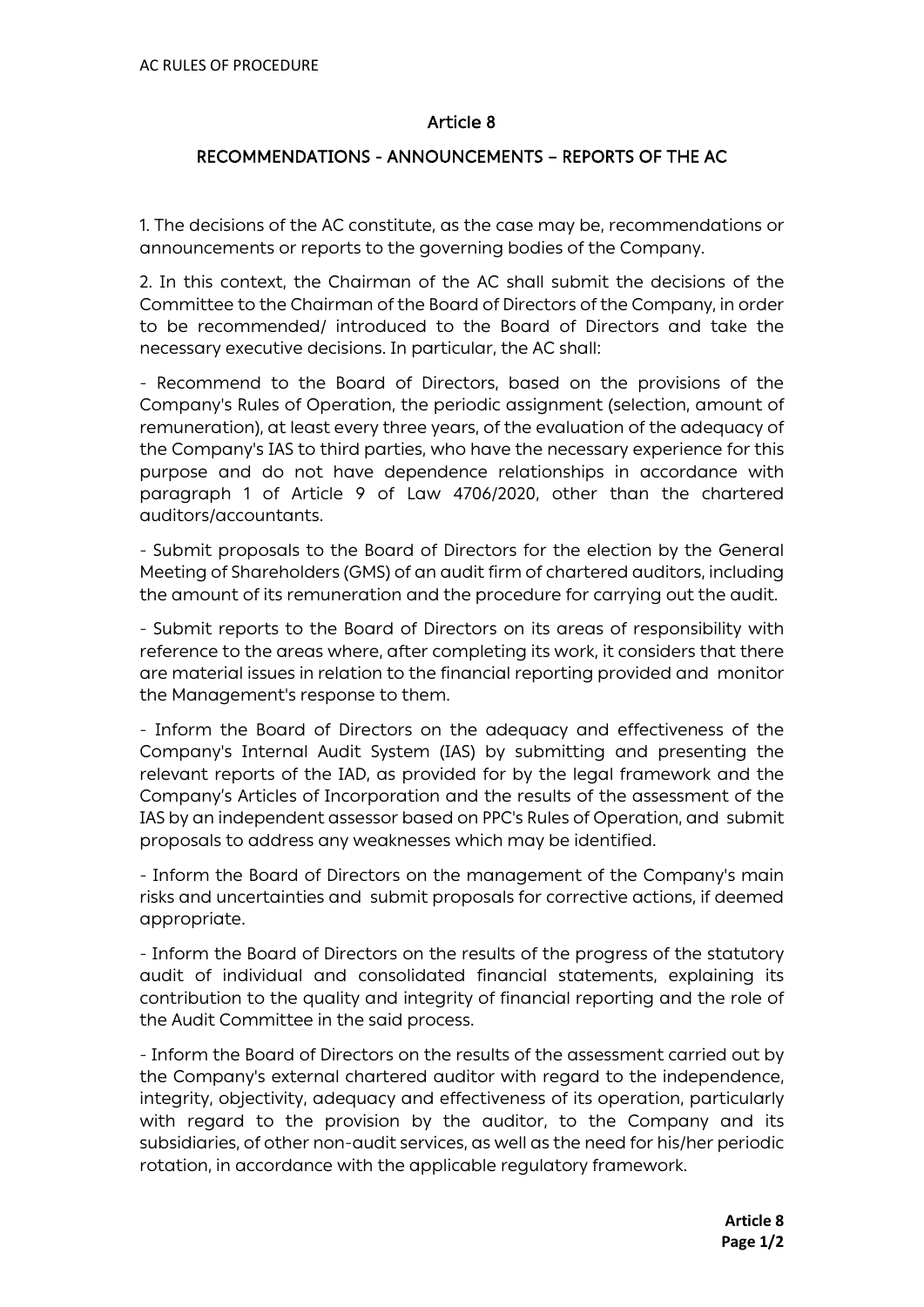- Submit report annually to the Board of Directors on the performance of the Company's procurement function for works, supplies and services, and the extent to which the Procurement function is aligned with the corporate strategy and policies.

- Recommend to the Board of Directors the necessary amendments to the Regulation on Works, Supplies and Services and in general measures to improve the performance of the Company's Procurement function.

3.Finally, the AC shall submit a report on its activities to the shareholders at the annual General Meeting of Shareholders, detailing its actions and the issues it has addressed. This report shall include a description of the sustainable development policy followed by PPC. During the annual GMS, substantive briefing shall be made through the Chairman on the activities of the AC based on its prescribed duties. The activity report shall be posted on the Company's website.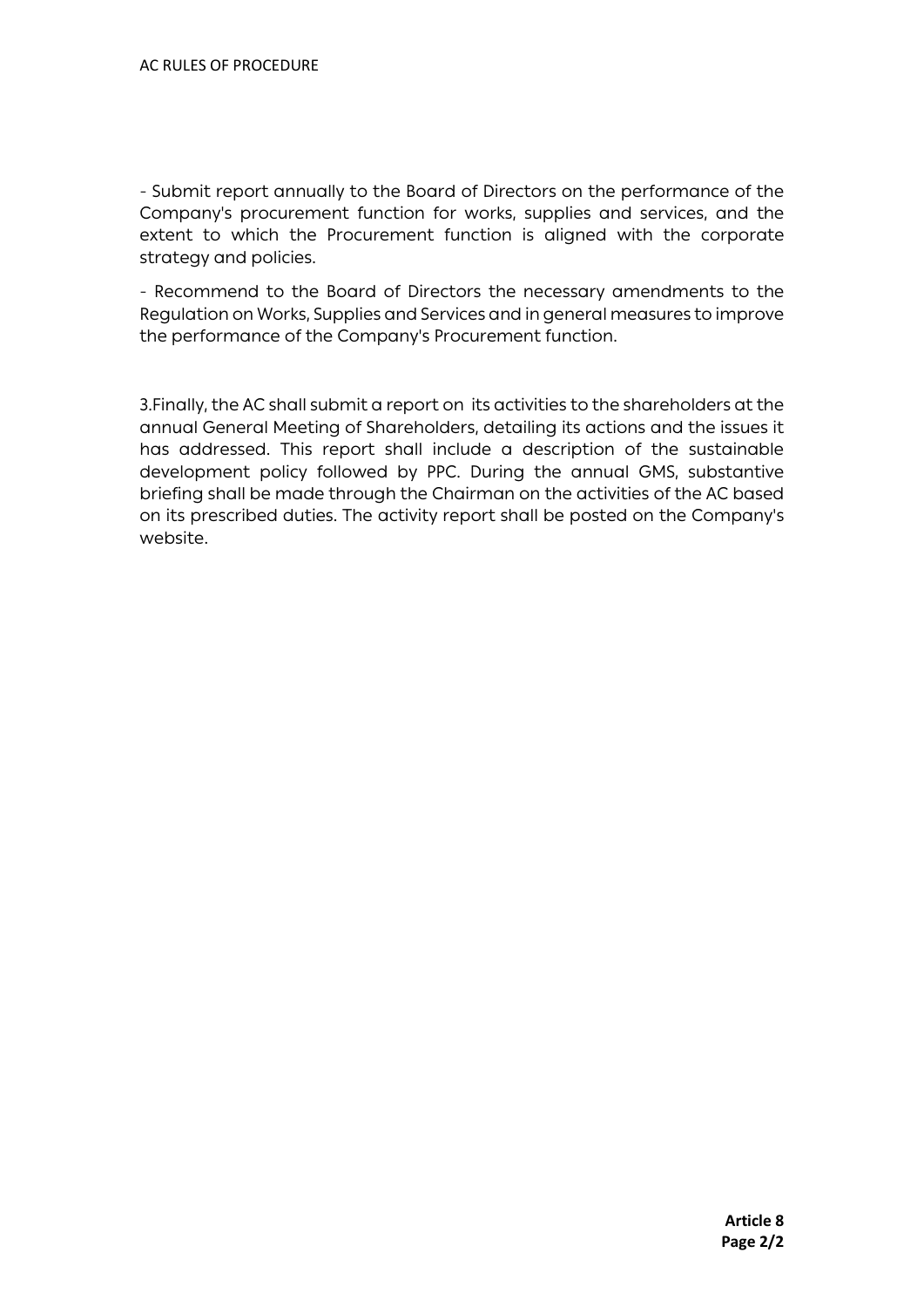## SECRETARY OF THE COMMITTEE

1. The AC shall be operationally supported by the Corporate Governance Entity, with the necessary staff and logistical infrastructure.

2.The duties of Secretary of the AC shall be performed by an employee of the Corporate Governance Entity, appointed by the General Counsel – Chief Legal Affairs and Corporate Governance Officer.

3.The Secretary of the AC shall attend its meetings, ensure the drawing up and signing of the minutes, maintain the records of the Committee and manage its correspondence.